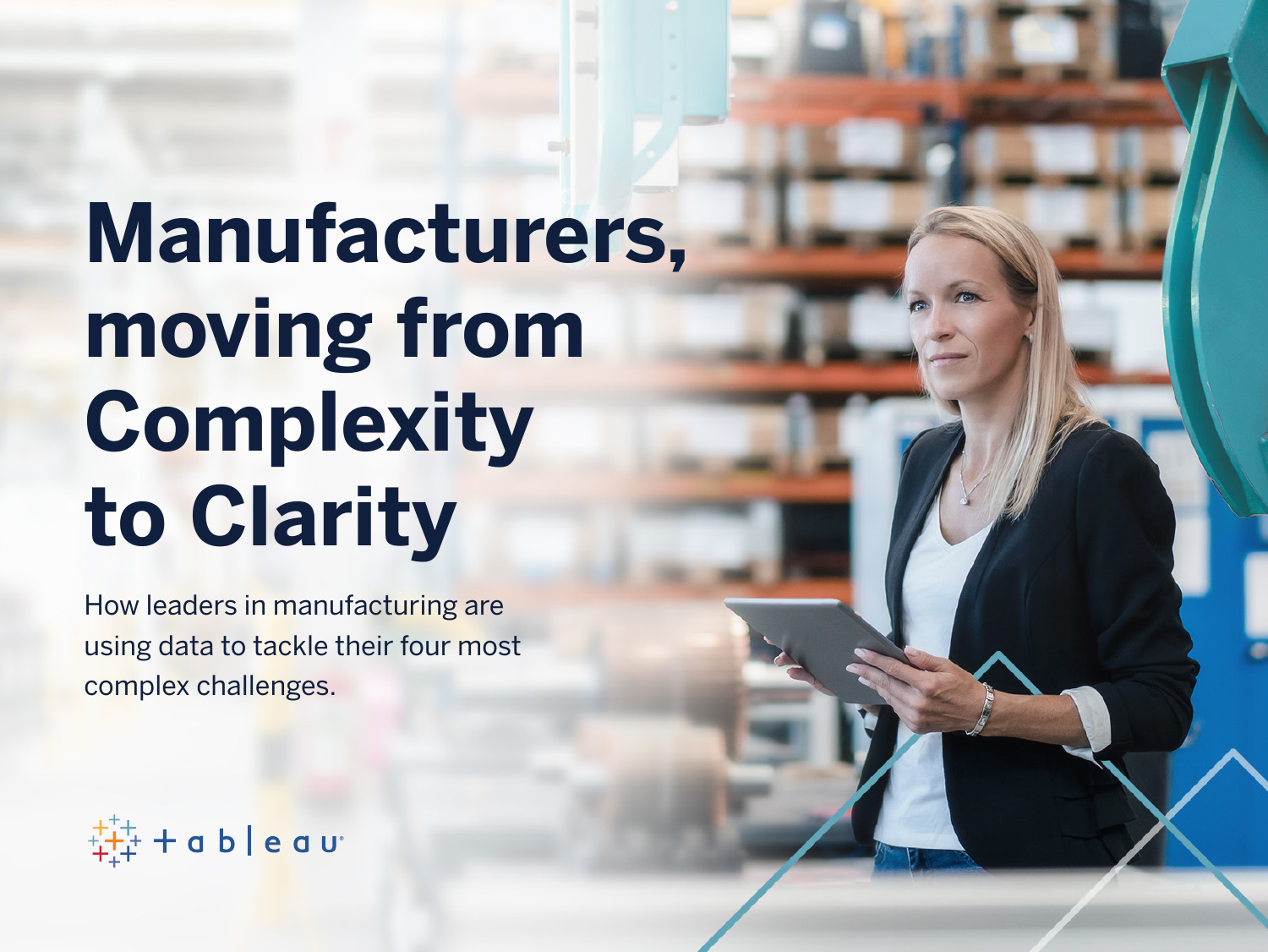#### $\frac{1}{4} + \frac{1}{4} + a b \mid e a v$

### **Introduction**

**Leaders in manufacturing companies are under pressure to deliver for their organisations. They're trying to identify risks in complex supply chains that extend well beyond their company's own boundaries while achieving sustainability goals. They're helping their teams to succeed and struggling to retain their customers.**

It's exhausting, but what can leaders do? Is it possible to have a fuller picture to help you make critical decisions? Yes, it is. Can you reduce risk and cost and at the same time drive innovation? Absolutely you can.

Our experience with manufacturing companies has proven that leveraging the right data creates the free flow of facts you need to make critical, and profitable decisions.

In this ebook, we will share some of those experiences and give you an introduction into how rethinking your data and partnering with Tableau can transform your business.

#### KEY PAIN POINTS:

- 1. Reduce risks in your supply chain
- 3. Enable employees to succeed
- 2. Drive sustainability by reducing inefficiency and waste
- 4. Customer Experience is your competitive advantage



of supply chain executives reported that they plan to take steps to make their supply chains more resilient.

The new frontier of smart manufacturing and business models makes it critical for business leaders to be better informed.

Success in this new manufacturing frontier falls to C-suite leaders to act as dedicated agents of change. Source: [KPMG](https://assets.kpmg/content/dam/kpmg/xx/pdf/2018/11/a-reality-check-for-todays-c-suite-on-industry-4-0.pdf)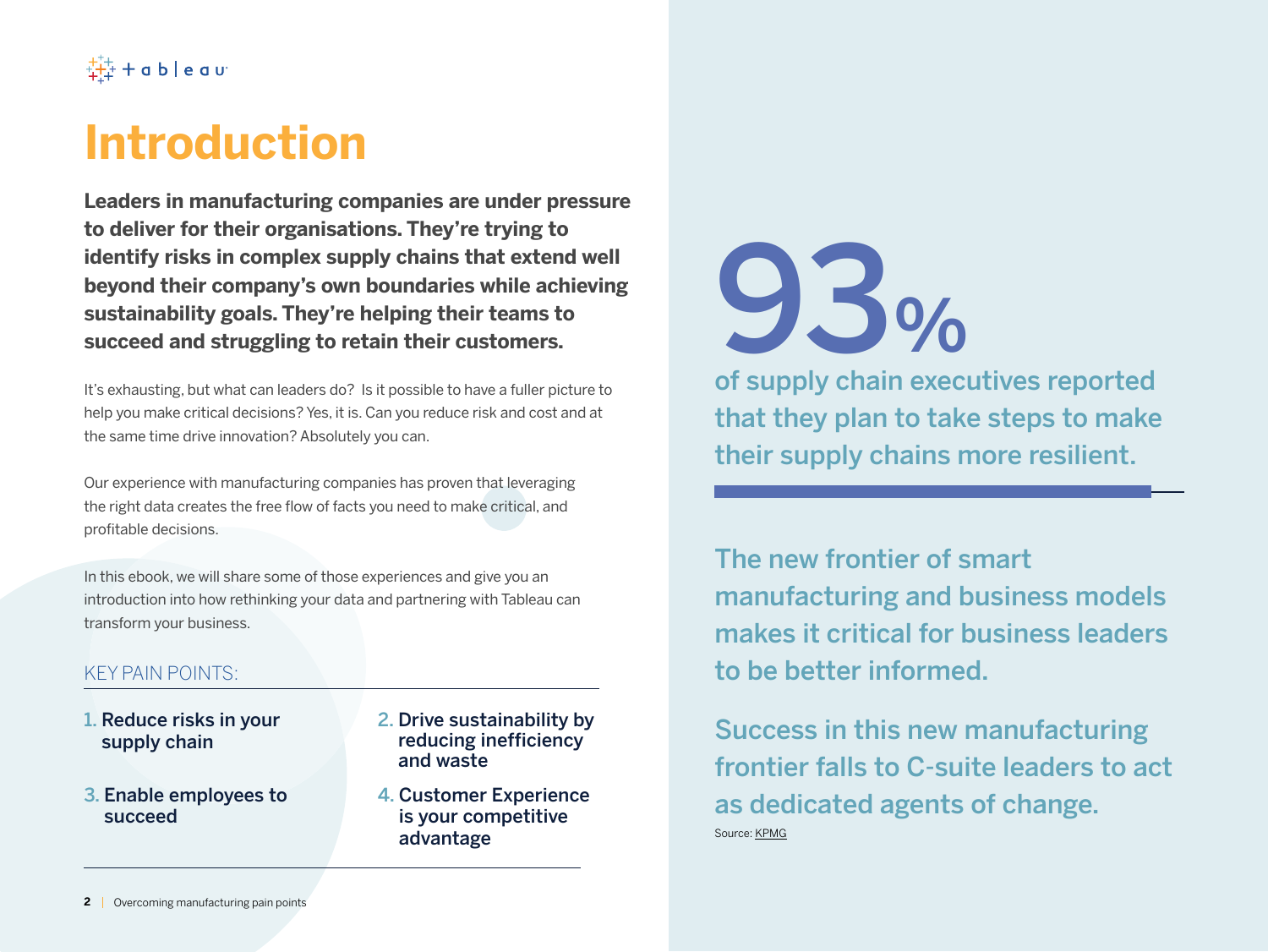# **Reduce risks in your supply chain**

**There's no question that the most fragile part of any manufacturing process is the supply chain. So many elements, so many variables, so many chances for something to go wrong. And when something does go wrong, you need the agility to respond quickly and be sure that your response is the right one.**

The risks to the supply chain are always going to be there, but is it possible to identify them before they have an impact?

With so many moving parts, supply chains naturally generate huge amounts of data. That data is the key to identifying risks that may otherwise remain hidden. End-to-end visibility of your supply chain gives you the chance to both identify risks and test the results of a decision before you put it into action.

# 79%

of companies with high-performing supply chains achieve revenue growth greater than the average within their industries

Source: [LogisticsBureau](https://www.logisticsbureau.com/8-reasons-why-the-supply-chain-matters-to-business-success/)

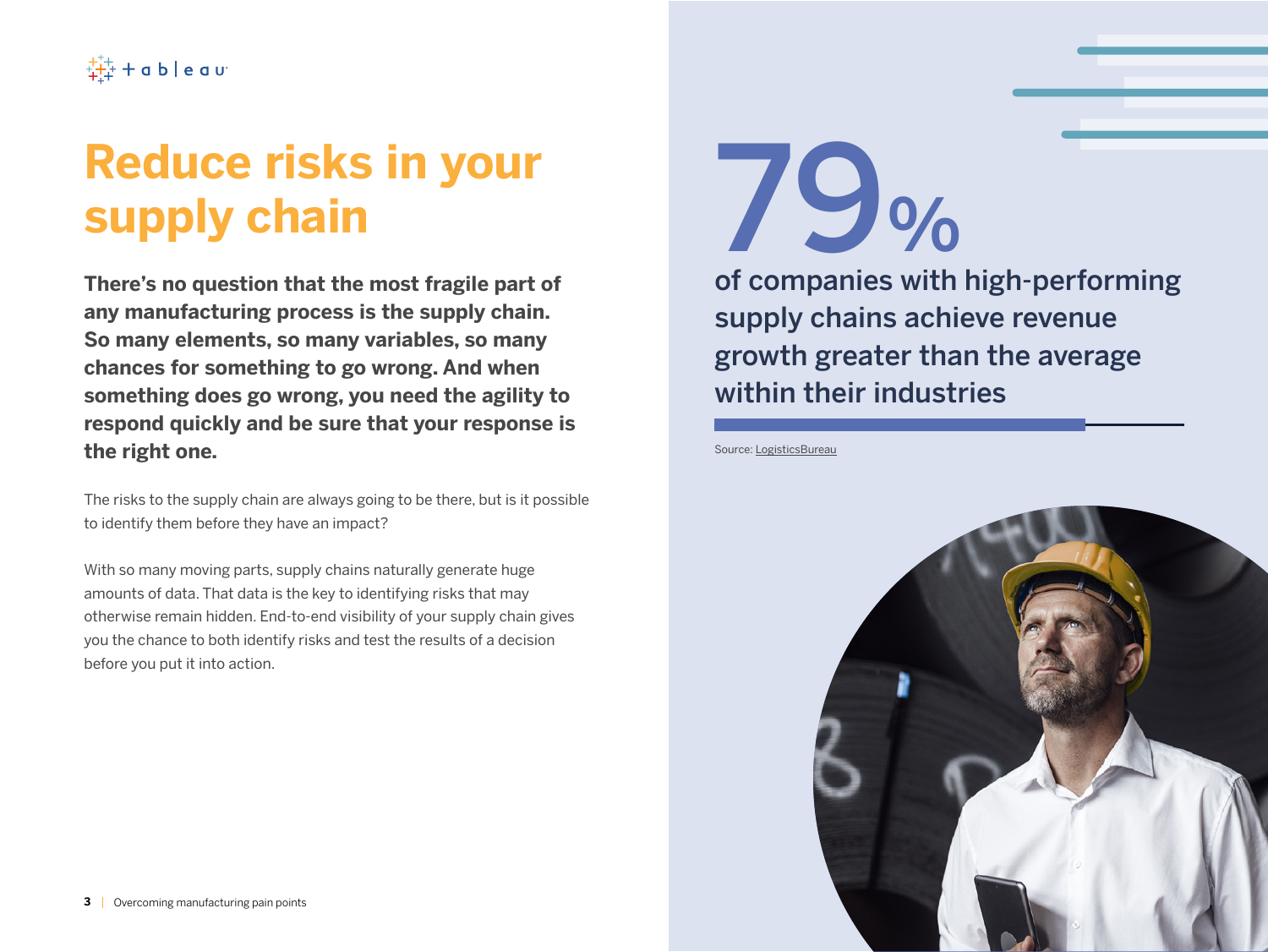#### SUPPLY CHAIN RISK

### **Customer Success Story:**



For all global manufacturers Covid-19 has created a unique set of problems that most of us never expected to encounter. As manufacturers of precision bearings for the automotive and aerospace industries Schaeffler Group have built their reputation on accuracy. So, for Schaeffler one of those new issues was needing to understand which warehouses were likely to be most impacted in order to manage the supply chain response.

#### RESULTS AT A GLANCE:

Covid 19 process response launched within





Because Schaeffler's complex supply chain is built on fast and accurate data their Business Intelligence team took a holistic approach to the risks they were concerned with. Through Tableau they combined data on the spread and location of Covid-19 with their own supply chain data. By combining both sets of data Schaeffler could anticipate potential factory closures and disruptions - and take the steps needed to minimise the risk.



The clarity delivered by bringing together the two sets of data helped Schaeffler to get ahead of the risk and keep their supply chain moving through the disruption of the pandemic. Time was a critical factor and the response was launched within just 48 hours.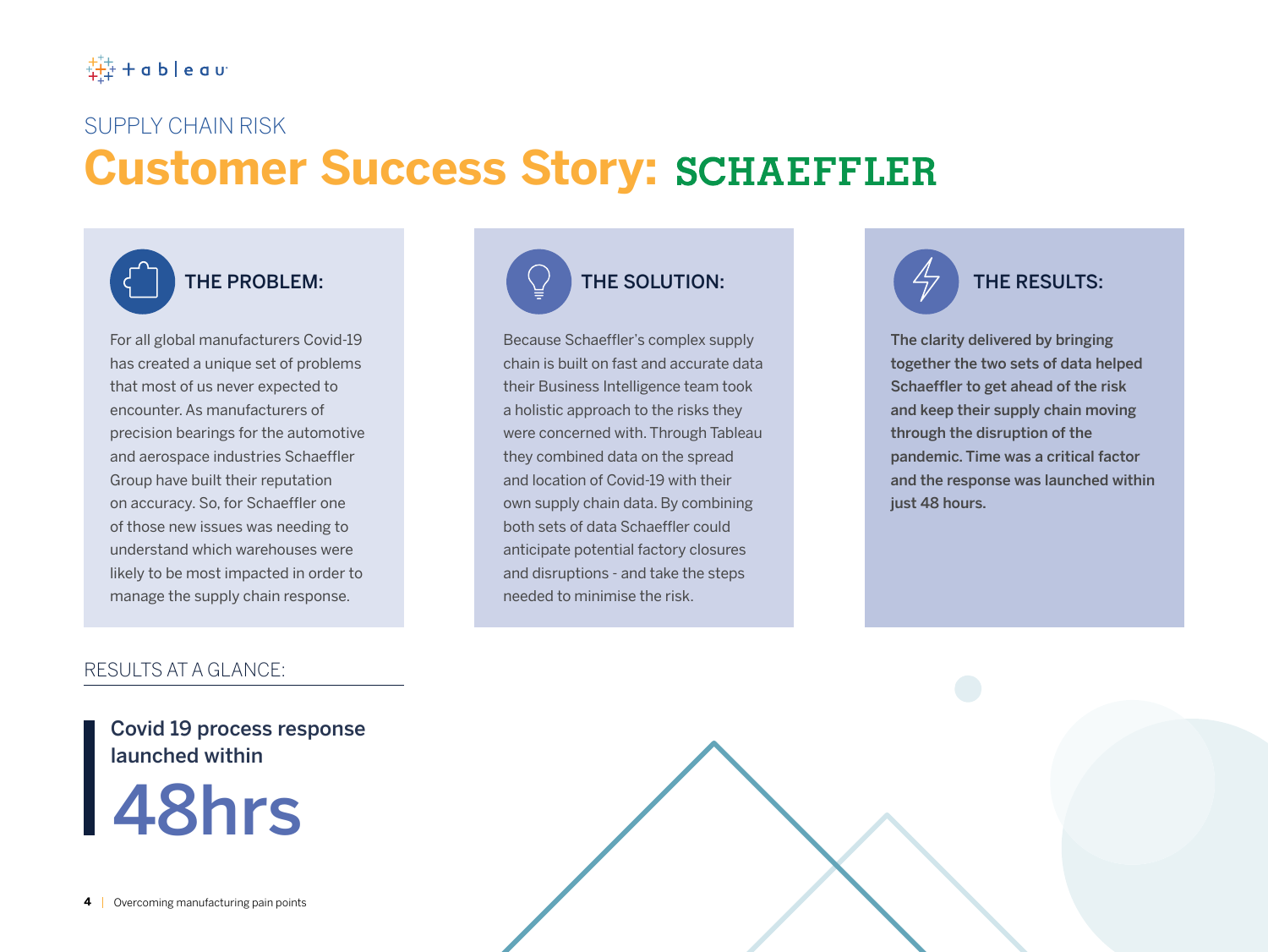### **Drive sustainability by reducing inefficiency and waste** of the world's 100 largest

**Sustainability is no longer a 'nice to have' for manufacturers, it's a must have. Not only are customers demanding more sustainable products and packaging but, as raw material and energy costs rise, there's a financial necessity for better sustainability within manufacturing.**

However the global supply chain remains full of inefficiencies. Manufacturing accounts for over 50% of the gross world product (GWP) and 20% of every dollar the sector spends is wasted. That's fully 10% of everything we make worldwide lost to inefficiencies and waste.

Sustainability makes business sense because simply, it helps you to reduce that waste. It means concentrating on reducing costs and pushing for efficiencies across your entire organisation. To do so, manufacturing companies need to focus on the metrics that really matter in order to become more sustainable; namely yield, efficiency, uptime and time to market. To do this, of course, requires data, but thankfully it's data you're most likely already collecting. And that data, when used correctly, can help you to spot the inefficiencies, make cost reductions and meet the obligations you have around issues like your organisation's carbon footprint.





companies are now reporting on sustainability.

### Manufacturing wastes **10%** of the Gross World Product every year.

Source: [KMPG](https://assets.kpmg/content/dam/kpmg/xx/pdf/2020/11/the-time-has-come.pdf)

### Using big data saw an **8%** increase in profit and a **10%** reduction in cost.

Source: [Bi-Survey.com](https://bi-survey.com/big-data-benefits)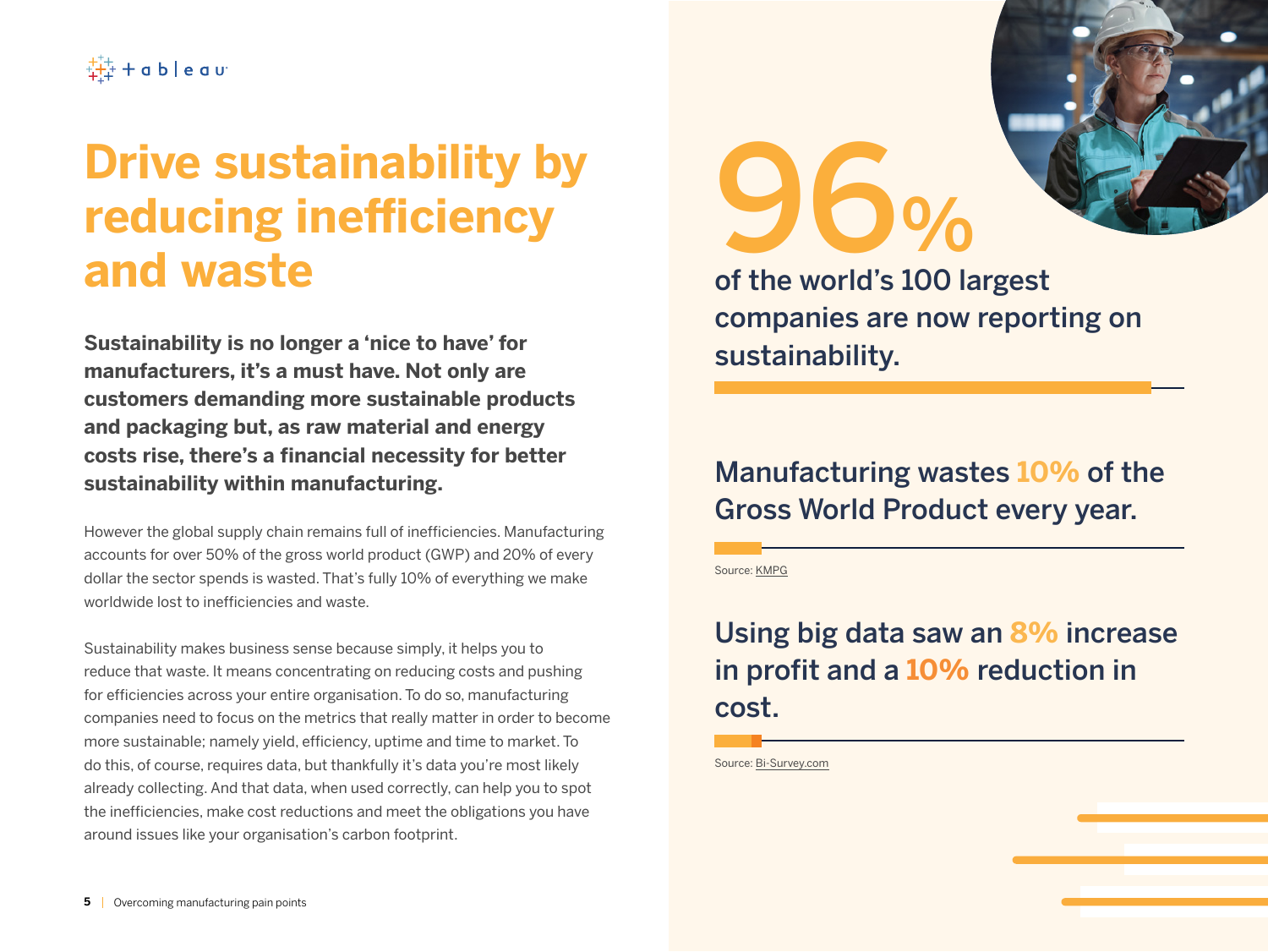$\frac{1}{4} + \frac{1}{4} + \frac{1}{4} + \frac{1}{4} + \frac{1}{4} + \frac{1}{4} + \frac{1}{4} + \frac{1}{4} + \frac{1}{4} + \frac{1}{4} + \frac{1}{4} + \frac{1}{4} + \frac{1}{4} + \frac{1}{4} + \frac{1}{4} + \frac{1}{4} + \frac{1}{4} + \frac{1}{4} + \frac{1}{4} + \frac{1}{4} + \frac{1}{4} + \frac{1}{4} + \frac{1}{4} + \frac{1}{4} + \frac{1}{4} + \frac{1}{4} + \frac{1}{4} + \frac{1$ 

#### SUSTAINABILITY

### **Customer Success Story:**

When you're one of the world's leading chemical and consumer goods companies, there are always going to be inefficiencies in your business. For Henkel the problem was that their analytics tools were really only suitable for basic tasks, and a job like identifying where savings might be made across their incredibly complex organisation, demanded a very different approach.



Henkel used Tableau to create a single source of data that everyone in the business could access, drawing in the data from a range of existing sources - Dremio, Oracle and Excel Cubes. This allowed everyone in the company to apply the data directly to their area of responsibility.



The result was energy and cost savings worth over €4 million, a reduction in energy consumption in their Laundry & Home Care global supply chain of 20% and an overall improvement in the efficiency of their factories by over 10%.

#### RESULTS AT A GLANCE:

In 2019 Henkel identified energy and cost savings worth

€4m

decrease in energy consumption across Laundry & Home Care supply chain since 2013 20%

"The more accurate we can be with our data, the more likely we are to identify where savings can be made."



DR JOHANNES HOLTBRUEGGE Senior Manager Transformation Henkel Laundry & Home Care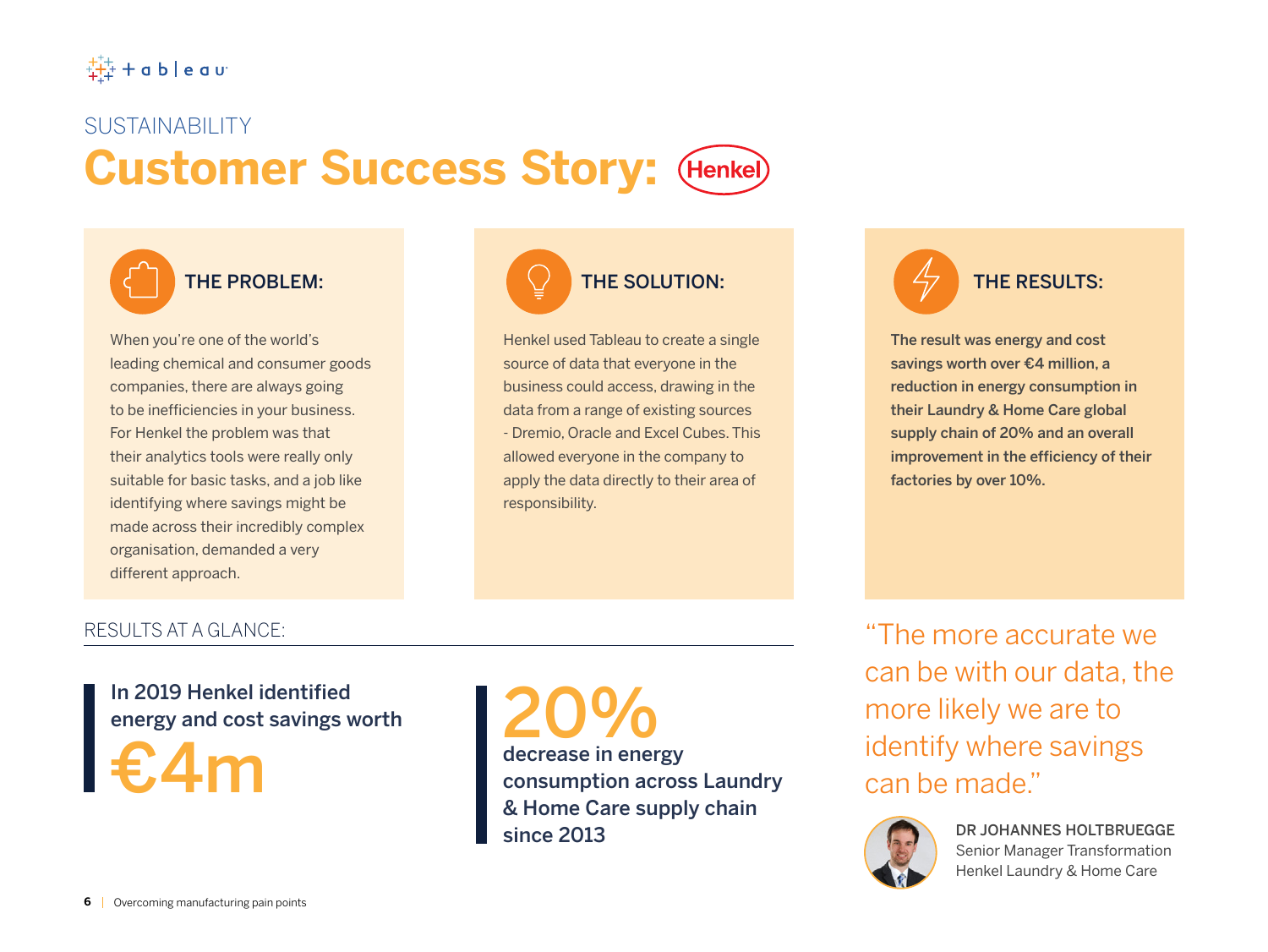## **Enable employees to succeed**

**Leaders know that the vast majority of their employees want to perform to the best of their abilities.** 

They want interesting, challenging work and to feel that they are making progress in their careers. But outdated processes and legacy systems can get in their way. Those processes that have evolved over time may not have been re-examined in a while and different departments or business units may pull against each other. In many ways, the organisation can unwittingly be setting them up to fail.

As manufacturing increasingly becomes more service-driven it's time for a rethink on how we see and understand the data around people. Progressive manufacturers are beginning to put facts, not opinions, at the centre of every business conversation.

The free flow of facts across organisations is vital to ensuring that every person and every function is on the same wavelength. Silos are broken down giving the business both a single source of truth and transparency from beginning to end. And because executives have access to the big picture they can zoom in and out to get more or less detail as required meaning that every decision taken is both informed and effective. This is how your valuable employees stay and grow with you - because they know that you care about their development. And they care about yours.





of leaders say empowering workers through data has increased productivity.

Source: [YouGov](https://www.tableau.com/about/press-releases/2020/yougov-survey-finds-80-data-driven-businesses-claim-they-have-critical)

say the quality of work would improve in the long term as more 92%

data-based insights are made available to frontline employees.

Source: [BusinessWire](http://www.businesswire.com/news/home/20200505005195/en/Nearly-90-of-Organizations-Say-Success-Depends-on-Data-Driven-Decisions-Made-by-Frontline-Employees-According-to-New-Report)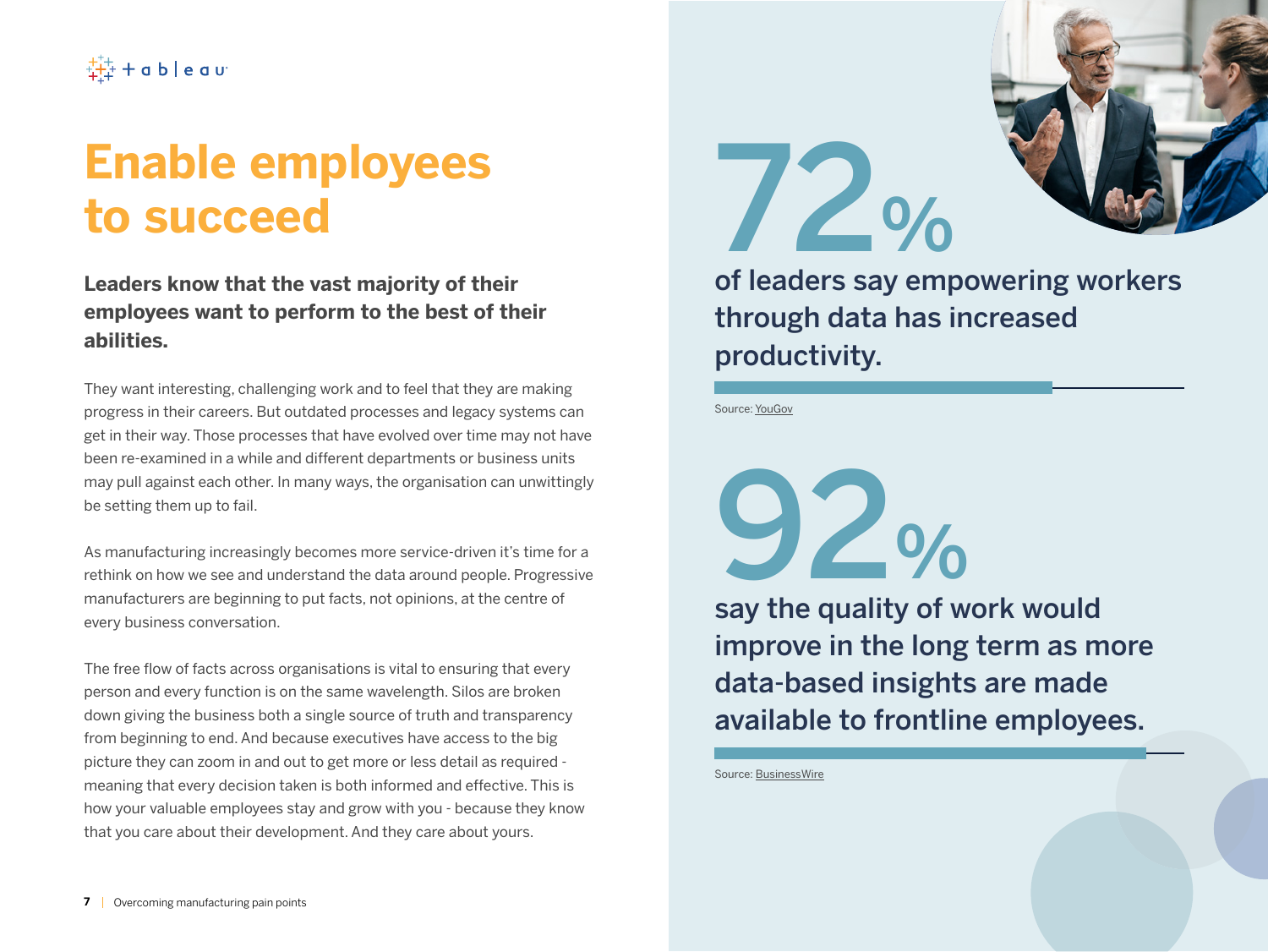#### EMPLOYEE ENABLEMENT

# **Customer Success Story:**



Legacy systems and outdated work practices can be the biggest issue in getting the best out of teams. In the case of Honeywell's Global Finance Centre (GFC), outdated practices in data analysis meant that it could take them months of extraction and transformation to produce even a standard sales report. A serious problem when you are a global company with products in every sector from aviation to construction.

#### RESULTS AT A GLANCE:







Honeywell changed their entire data model to enable self-service analytics and overcome the problems of speed and clarity. Tableau's dashboards helped the Global Finance Centre focus on revenue by segment and product client allowing leadership to make decisions on where to deploy their salesforce.



Data is now analysed in hours instead of months, netting Honeywell a saving 10,000-20,000 person hours. In addition it has helped the business to make crucial business decisions, helping keep the business on track for its objectives.

"You can take all of that data, translate it into good business insights, and then work with your internal customer group to enable them make good decisions based on those insights"



PREETHAM SHANBHAG Executive Director & GM - FP&A Operations & Transformation Honeywell Technologies Solutions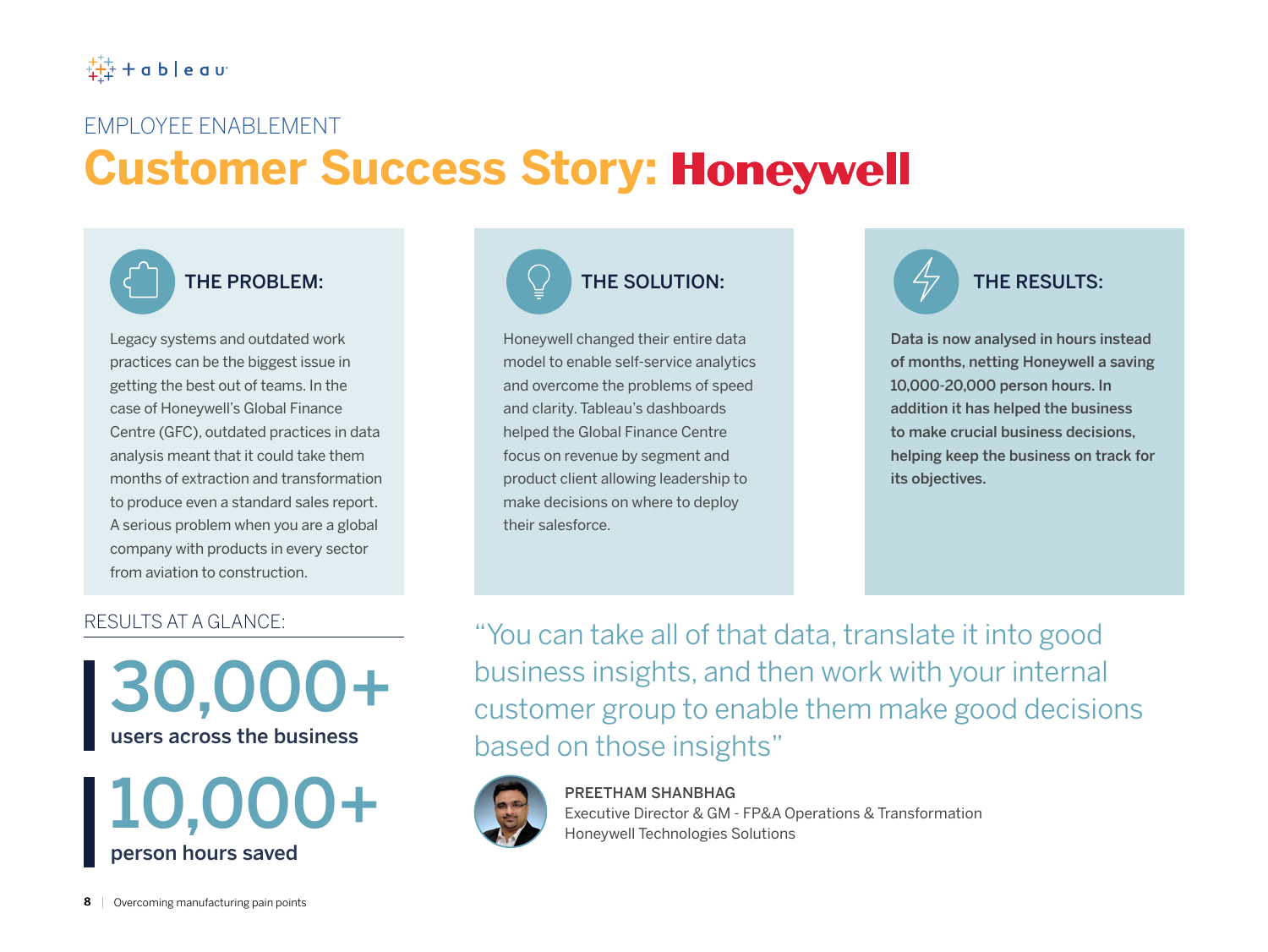# **Customer Experience is your competitive advantage** manufacturers in a Salesforce

**The very fundamentals of manufacturing are changing forever. Once the end result of manufacturing was often a straightforward transaction between the customer and the manufacturer. But now the boundaries between products and services are blurring.**

Now buyers are pushing manufacturers to service customers beyond the initial sale. This Product-as-a-Service approach means that customer experience is becoming the new battleground for manufacturers - and creating an opportunity to leverage customer experience as a key competitive differentiator.

Furthermore, B2B customers are increasingly demanding service and experiences that they receive from their favourite consumer brands, in entertainment, retail or even financial services.

To get the holistic view of your customers that make approaches like Productas-a-Service possible means using every piece of data that you have about them. Giving your customers a consistently excellent experience that will keep them with you requires real time insights. It means that you need to analyse your customer journey at every single touchpoint, identifying gaps and constantly looking for new ways to delight them.





survey said they believe customer experience to be a key competitive differentiator.

Companies that lead in customer experience outperform laggards by nearly **80%.**

Source: [Forrester](https://www.qualtrics.com/blog/forrester-economic-impact-of-experience-management/)

An increase in customer retention of merely **5%** can equate to an increase in profit of **25%.**

Source: [Bain & Company](https://media.bain.com/Images/BB_Prescription_cutting_costs.pdf)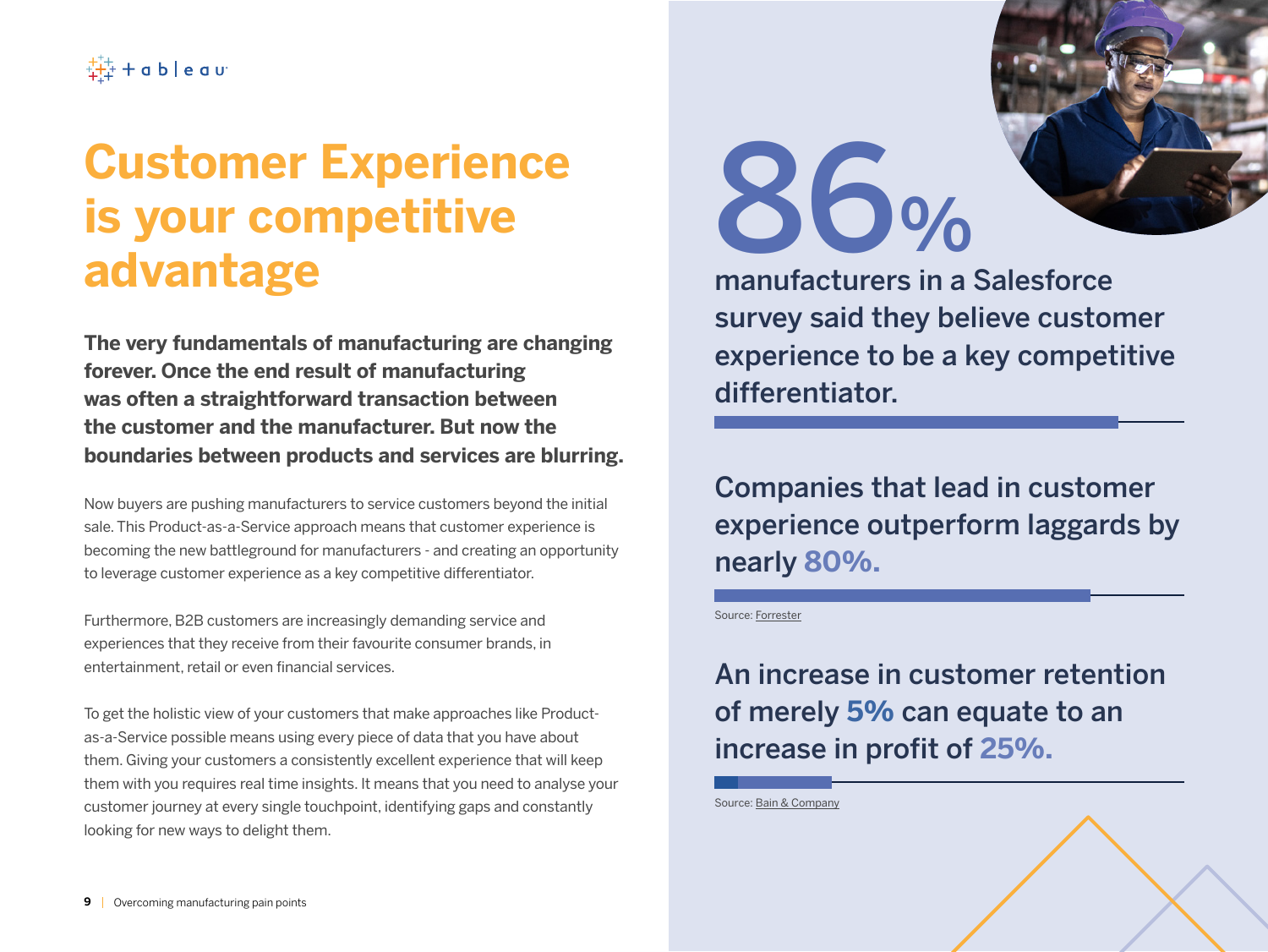#### SUSTAINABILITY

### **Customer Success Story:** NISSAN



With a direct line from production line to showroom, vehicle manufacturing may be one of the sectors that is most directly focussed on customer experience. Nissan discovered that they were struggling to stay relevant with customers in the face of changing markets and habits. The company was awash with customer data, but struggling to use it strategically.

# THE PROBLEM: THE SOLUTION:  $\langle \rangle$  and the solution:

Nissan set out to reimagine data related roles and put in place a support model that emphasised data management, certification and citizen development with staff. This shift in emphasis prompted data advocacy from leadership and an understanding that data could be used throughout the organisation to help it achieve its goals.



The visual analytics shared worldwide track sales effectiveness, production, optimal vehicle delivery, online customer interactions, and more. All of which has helped Nissan meet customer demand, and develop a consistent global approach to seeing, understanding and using data.

#### RESULTS AT A GLANCE:

Yielded multi-million dollar savings to Nissan's bottom line with Tableau

Reduced warranty claims by anticipating customer needs and vehicle maintenance

"That flicker of data cognition turning into deeper understanding was what Nissan needed for success in a digital world."



DANIELLE BERINGER Regional Data Officer Nissan North America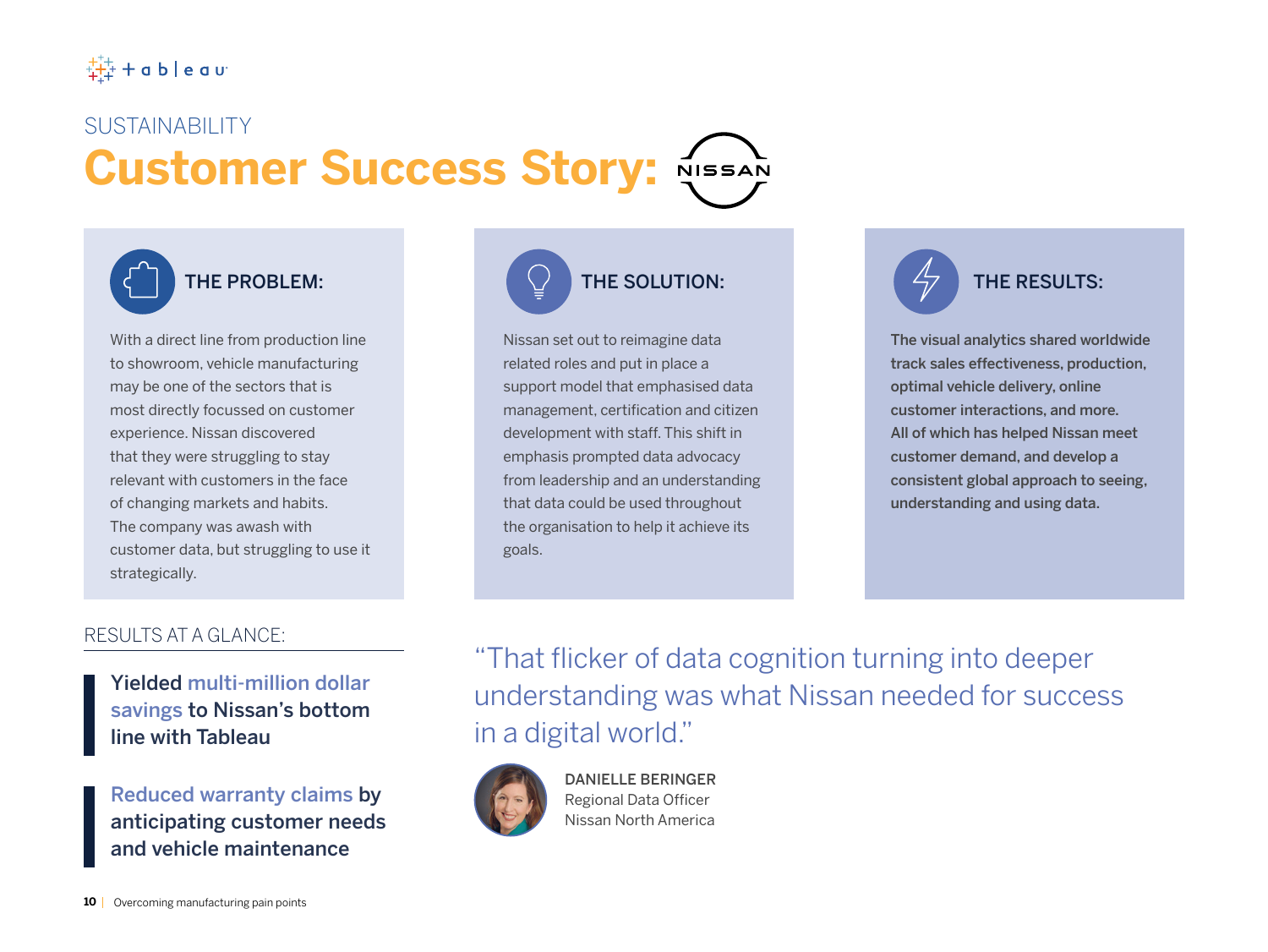## **How Tableau is helping manufacturing organisations across Europe to achieve clarity**

#### **The issues that face manufacturing are clear - but the solution is clear too.**

When you have full visibility, of your supply chain, of your inefficiencies and of your customer - then the decisions you take will have a real, positive impact across the whole organisation. Tableau provides that visibility and clarity.



#### **Free flow of facts across the organisation**

Because Tableau is self-serve, everyone from the CEO down can put fact at the centre of every critical conversation in a beautifully visualised way.

#### **Aligns both functions and employees**

Tableau creates a single language, so that your entire organisation points in the same direction, regardless of company size or complexity.



#### **Breaks down silos ensuring end-to end transparency**

Tableau enables executives to do what's best for the business by providing end to end transparency and a single source of truth.



#### **A big picture view, all in one place, leads to big picture decisions**

Tableau helps individual functions like HR, Marketing and Sales to succeed but also enables executives to see the big picture through our single interactive dashboard.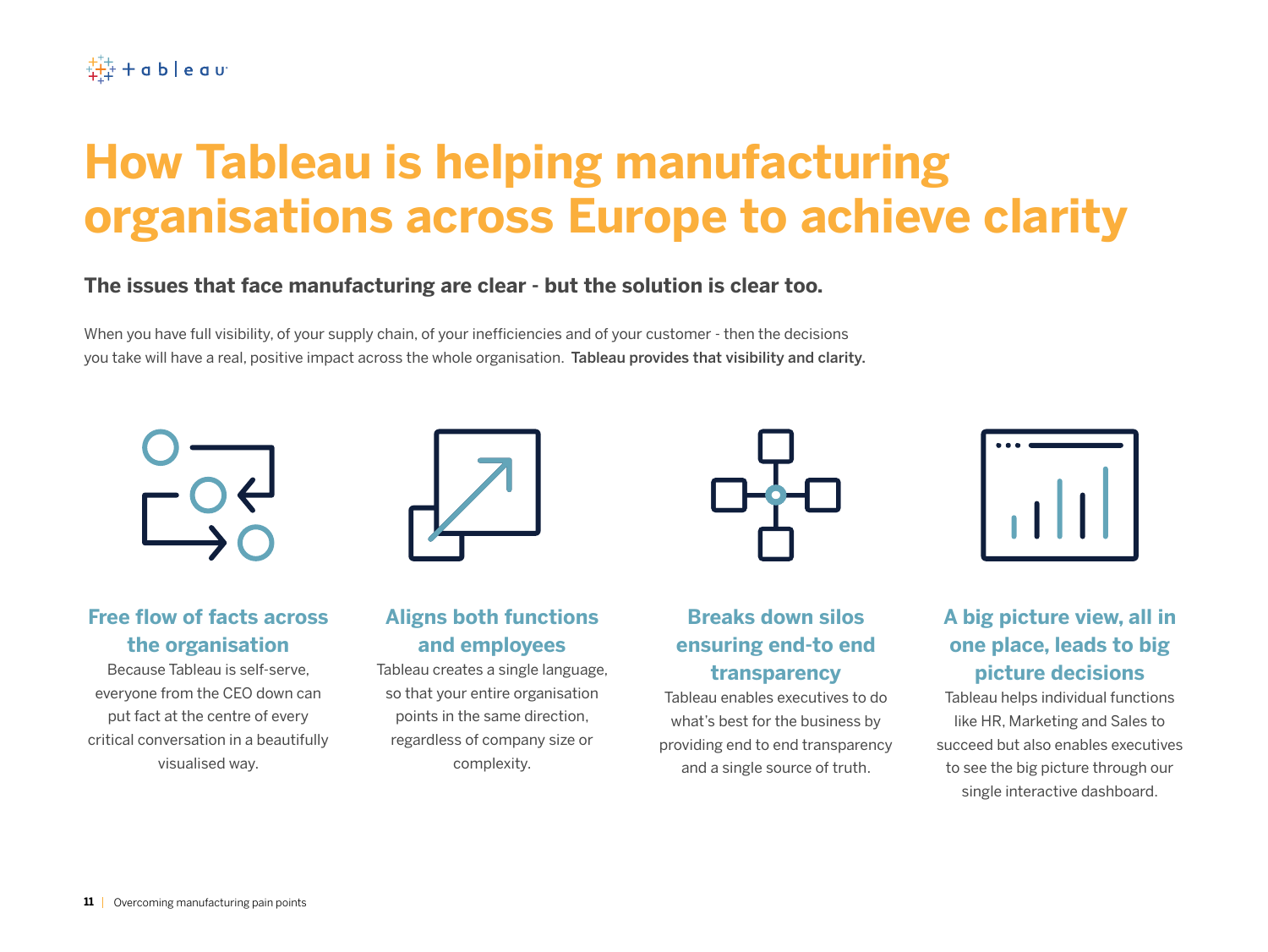## **Where do you go from here?**

**Every company will have different priorities when it comes to the four problems outlined in this ebook. We've shown you how some of them have used Tableau to overcome them - and that may be exactly what you need, but it doesn't stop there.**



#### **Learn**

Come and attend some of our Executive Briefings or webinars at tableau.com. You'll find a wealth of information and education that will show you the power of clarity when it comes to making better business decisions.



#### **Talk**

If you'd like to have a more direct conversation on how Tableau can help to solve your issues we're happy to talk it through with you, just [contact us](https://www.tableau.com/about/contact) and we'll set it up.



#### **Share**

Start to get your team and the rest of your leadership on board. Share the ebook, start a conversation and then get ready to move from complexity to clarity.